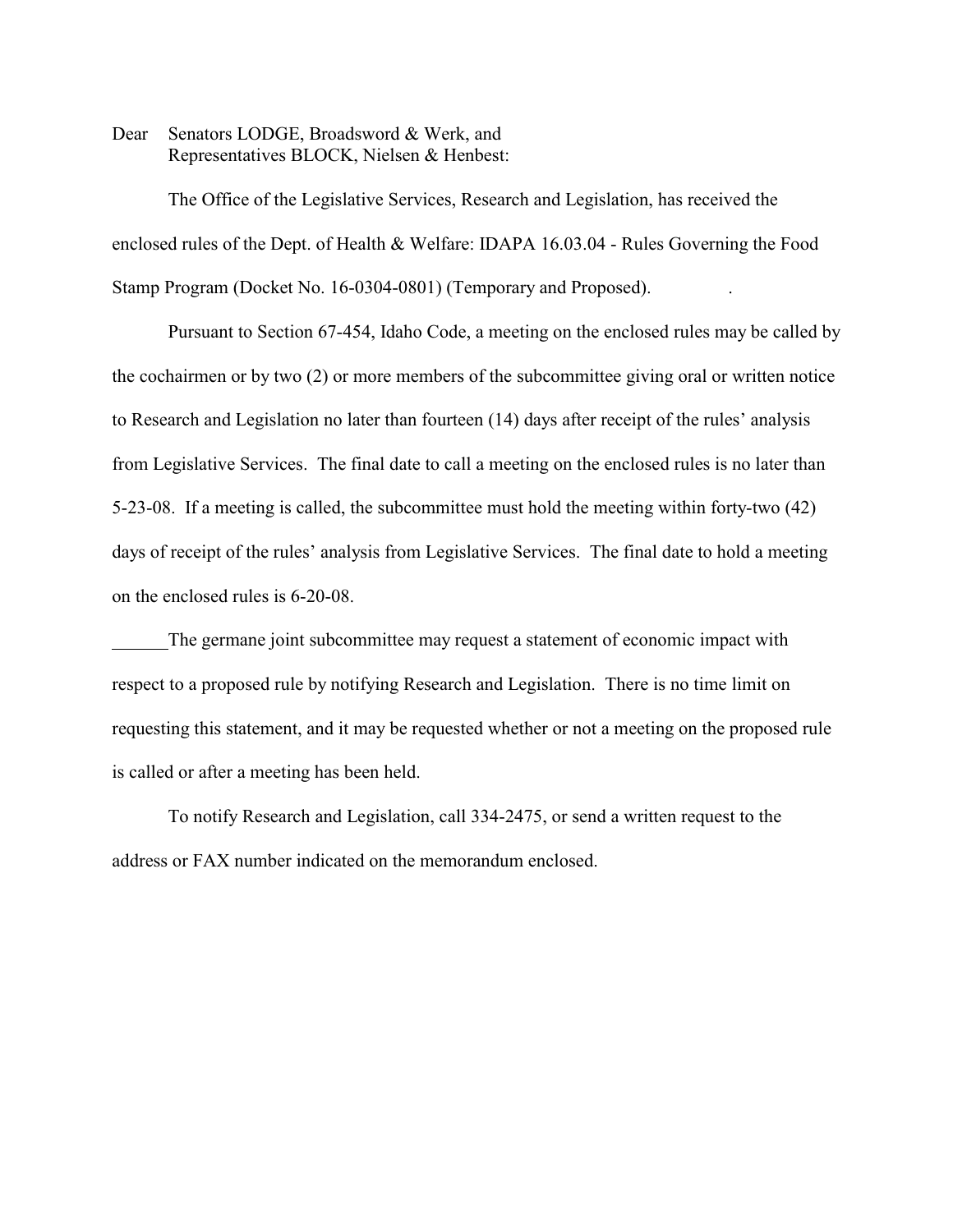# **MEMORANDUM**

| TO:             | Rules Review Subcommittee of the Senate Health & Welfare Committee and the<br>House Health & Welfare Committee                                   |
|-----------------|--------------------------------------------------------------------------------------------------------------------------------------------------|
| <b>FROM:</b>    | Research & Legislation Staff - Paige Alan Parker                                                                                                 |
| <b>DATE:</b>    | May 6, 2008                                                                                                                                      |
| <b>SUBJECT:</b> | Department of Health and Welfare - IDAPA 16.03.04 - Rules Governing the Food<br>Stamp Program (Docket No. 16-0304-0801) (Temporary and Proposed) |

According to the Department, the temporary and proposed rule contained in Docket No. 16-0304-0801, rules governing the food stamp program (hereafter "temporary and proposed rule"), is authorized by section 56-203, Idaho Code. Section 56-203, Idaho Code, provides a listing of the Department's powers, including cooperation with the federal government in carrying out the purposes of any federal acts pertaining to public assistance or welfare services. The Department's general rulemaking authority is granted in section 202(b), Idaho Code.

The Governor's justification for the temporary rule is to confer a benefit to food stamp participants. The temporary rule went into effect on May 1, 2007.

The Department explains that the temporary and proposed rule is intended to allow selfemployed individuals with high self-employment expenses to retain food stamp benefits by using the individual's actual income and actual expenses in calculating self-employment income. The Department believes that rule change will align with the Department's philosophy of supporting employment so that Idahoans can be self-reliant.

According to the Department, no fee or charge is imposed by the temporary and proposed rule. The Department states that there is no anticipated impact to the General Fund greater than \$10,000 during the fiscal year as a result of the temporary and proposed rule. The Department did not provide information regarding negotiated rulemaking. The Department states that public hearings will be scheduled if requested in writing by 25 persons, a political subdivision or agency, not later than June 18, 2008. The Department states that all written comments must be delivered to the Department on or before July 25, 2008.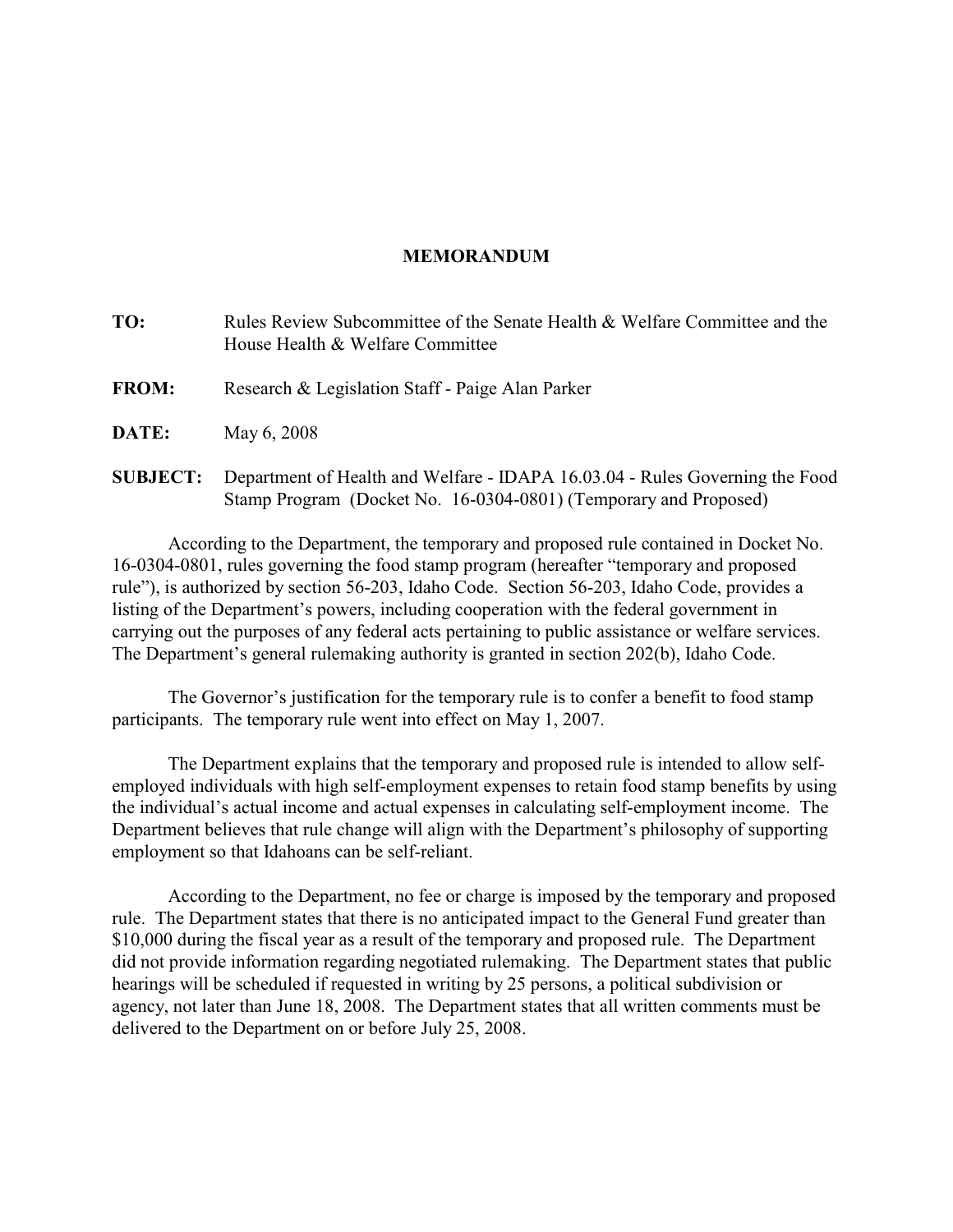### **ANALYSIS**

Section 426 is amended to provide a definition for "self-employment income" as income from a business that is a sole proprietorship. "Sole proprietorship" is defined as a business owned by one person. Under this definition, a corporation or a limited liability company could qualify as a sole proprietorship. Under the temporary and proposed rule, there are two types of self-employment businesses: a self-employed farmer and all other self-employment businesses.

The temporary and proposed rule deletes section 427 which provided a non-farming selfemployment income standard deduction of fifty percent of gross income; section 431 which provided for computing farming self-employment income; section 432 which provided for averaging monthly income for a self-employed farmer with annual gross income of at least \$1,000; and section 434 which provided that annualized income, expenses and loss for the remaining months in the certification period are removed when a farmer stops a farming operation.

Newly designated section 427, addressing self-employment income averaging, provides that seasonal self-employment income calculations apply to all seasonally employed individuals (rather than seasonally non-farming self-employed households under the old rule).

Newly designated section 428 addresses the calculation of self-employment income (not just non-farming self-employment income as provided under the old rule). The term "income" replaces "earnings" in the temporary and proposed rule. If past income does not reflect expected future income, a proportionate adjustment is made. The temporary and proposed rule does not address how the proportionate adjustment is to be made. The temporary and proposed rule deletes the methods previously used to determine monthly earnings.

The self-employment expense deduction is determined in two ways: (1) The default method is the old standard deduction of fifty percent of gross monthly self-employment income; or (2) if the actual expenses exceed the standard fifty percent deduction, subtracting the actual allowable expenses from the gross monthly self-employment income. The temporary and proposed rule does not address what is an allowable expense.

Newly designated section 429 provides a means for subtracting a farmer's selfemployment income loss from other countable income in the household in accordance with 7 CFR  $273.11(a)(2)(ii)(A)$  and (B). Under the CFR rule, offsets are first provided for farm selfemployment losses against other self-employment income with any remaining farm selfemployment losses being offset against the total amount of earned and unearned income after the earned income deduction has been applied. The CFR reference replaces the Department's deleted formula of subtracting such losses first from non-farm self-employment income, next from total earned income, and last from total unearned income, with net losses being prorated over the year.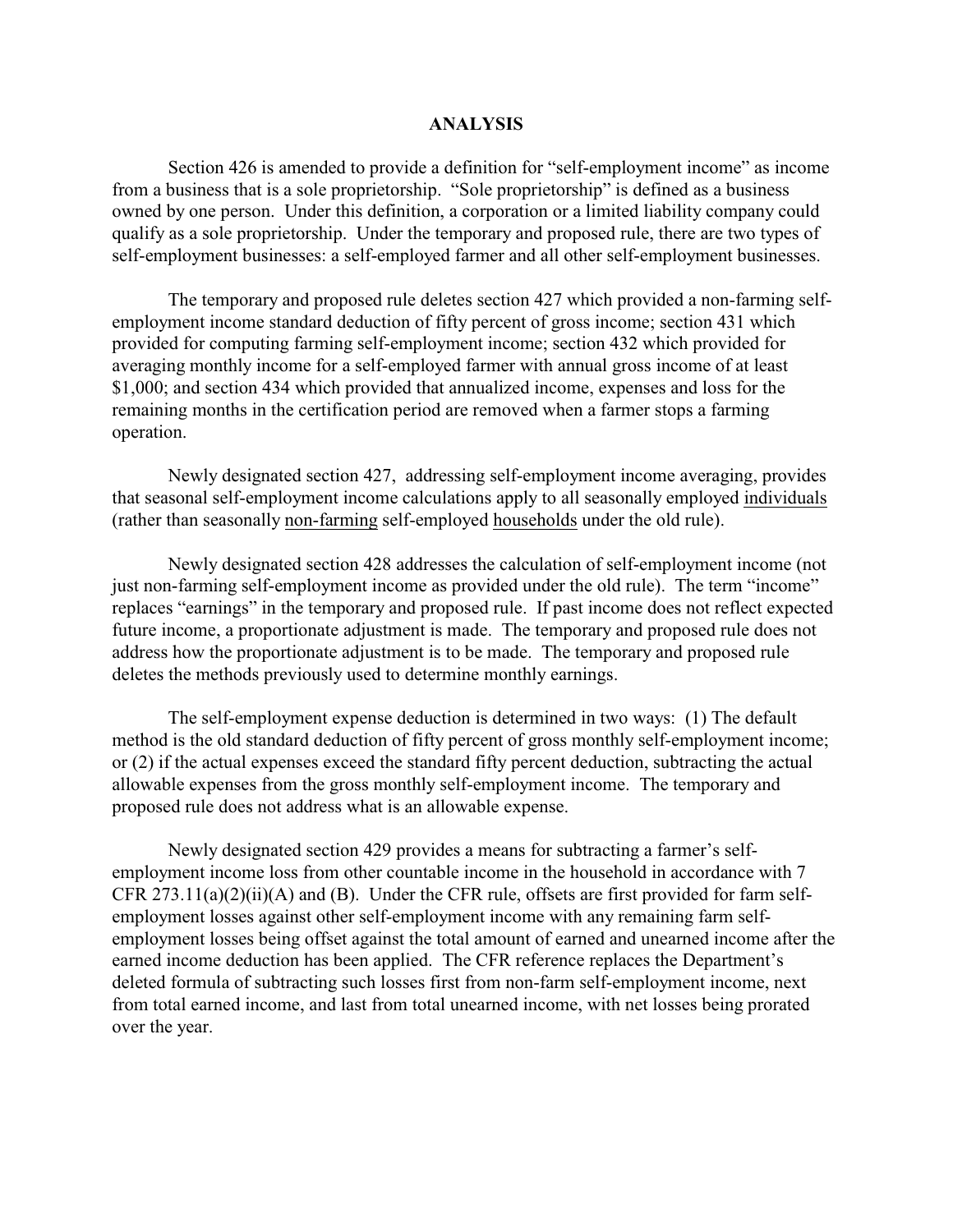# **SUMMARY**

The temporary and proposed rule appears to be authorized by sections 56-202(b) and 56- 203(b), Idaho Code.

cc: Department of Health and Welfare Sherri Kovach & Rosie Andueza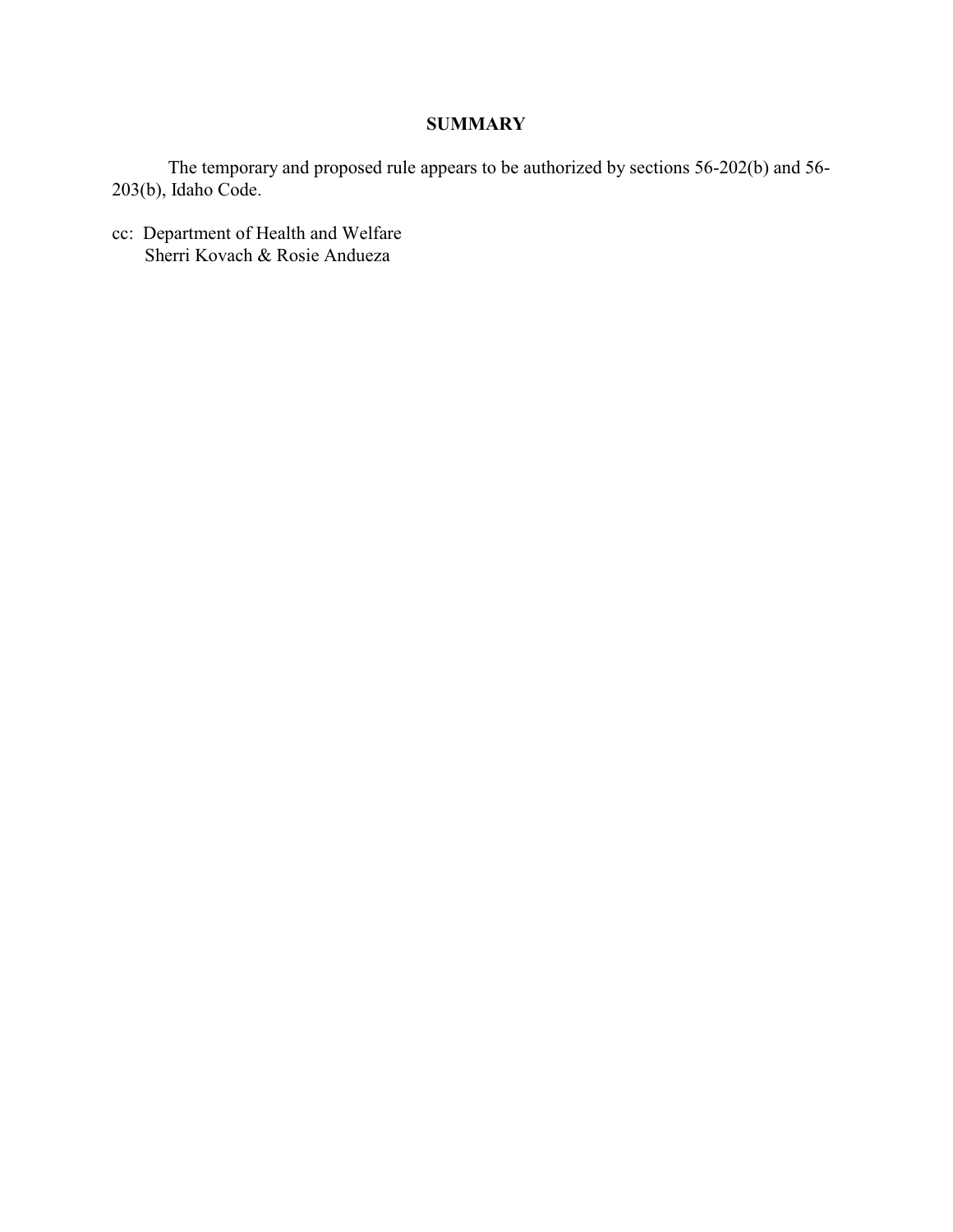# **IDAPA 16 - DEPARTMENT OF HEALTH AND WELFARE**

# **16.03.04 - RULES GOVERNING THE FOOD STAMP PROGRAM IN IDAHO**

# **DOCKET NO. 16-0304-0801**

### **NOTICE OF RULEMAKING - TEMPORARY AND PROPOSED RULE**

**EFFECTIVE DATE:** The effective date of the temporary rule is May 1, 2008.

**AUTHORITY:** In compliance with Sections 67-5221(1) and 67-5226, Idaho Code, notice is hereby given that this agency has adopted a temporary rule, and proposed rulemaking procedures have been initiated. The action is authorized pursuant to Section 56-203, Idaho Code.

**PUBLIC HEARING SCHEDULE:** Public hearing(s) concerning this rulemaking will be scheduled if requested in writing by twenty-five (25) persons, a political subdivision, or an agency, not later than Wednesday, June 18, 2008.

The hearing site(s) will be accessible to persons with disabilities. Requests for accommodation must be made not later than five (5) days prior to the hearing, to the agency address below.

**DESCRIPTIVE SUMMARY:** The following is the required finding and concise statement of its supporting reasons for adopting a temporary rule and a nontechnical explanation of the substance and purpose of the proposed rulemaking:

The Department is amending the Food Stamp rule regarding the calculation of self-employment income so that applicants who are self-employed, and who have high expenses in their self-employment enterprises, do not have their Food Stamp benefits denied or reduced based on self-employment income not actually available to them. This rule change aligns with the Department's philosophy of supporting employment so that Idahoans can be self-reliant.

Specifically, new language is being added to allow an applicant's actual income and actual expenses to be used in the calculation of self-employment income when determining eligibility for Food Stamp benefits.

**TEMPORARY RULE JUSTIFICATION:** Pursuant to Section(s) 67-5226(1)(c), Idaho Code, the Governor has found that temporary adoption of the rule is appropriate because it confers a benefit to food stamp participants.

**FEE SUMMARY:** Pursuant to Section 67-5226(2), the Governor has found that the fee or charge being imposed or increased is justified and necessary to avoid immediate danger and the fee is described herein: N/A

**FISCAL IMPACT:** The following is a specific description, if applicable, of any fiscal impact on the state general fund greater than ten thousand dollars (\$10,000) during the fiscal year.

There is no anticipated fiscal impact to the state general fund related to this rulemaking.

**ASSISTANCE ON TECHNICAL QUESTIONS, SUBMISSION OF WRITTEN COMMENTS:** For assistance on technical questions concerning the temporary and proposed rule, contact Rosie Andueza (208) 334-5553.

Anyone may submit written comments regarding the proposed rulemaking. All written comments must be directed to the undersigned and must be delivered on or before Wednesday, July 25, 2008.

DATED this \_\_\_\_\_\_\_\_ day of \_\_\_\_\_\_\_\_\_\_\_\_\_\_\_\_\_\_\_\_\_\_\_\_\_\_\_\_\_\_\_\_\_, 2008.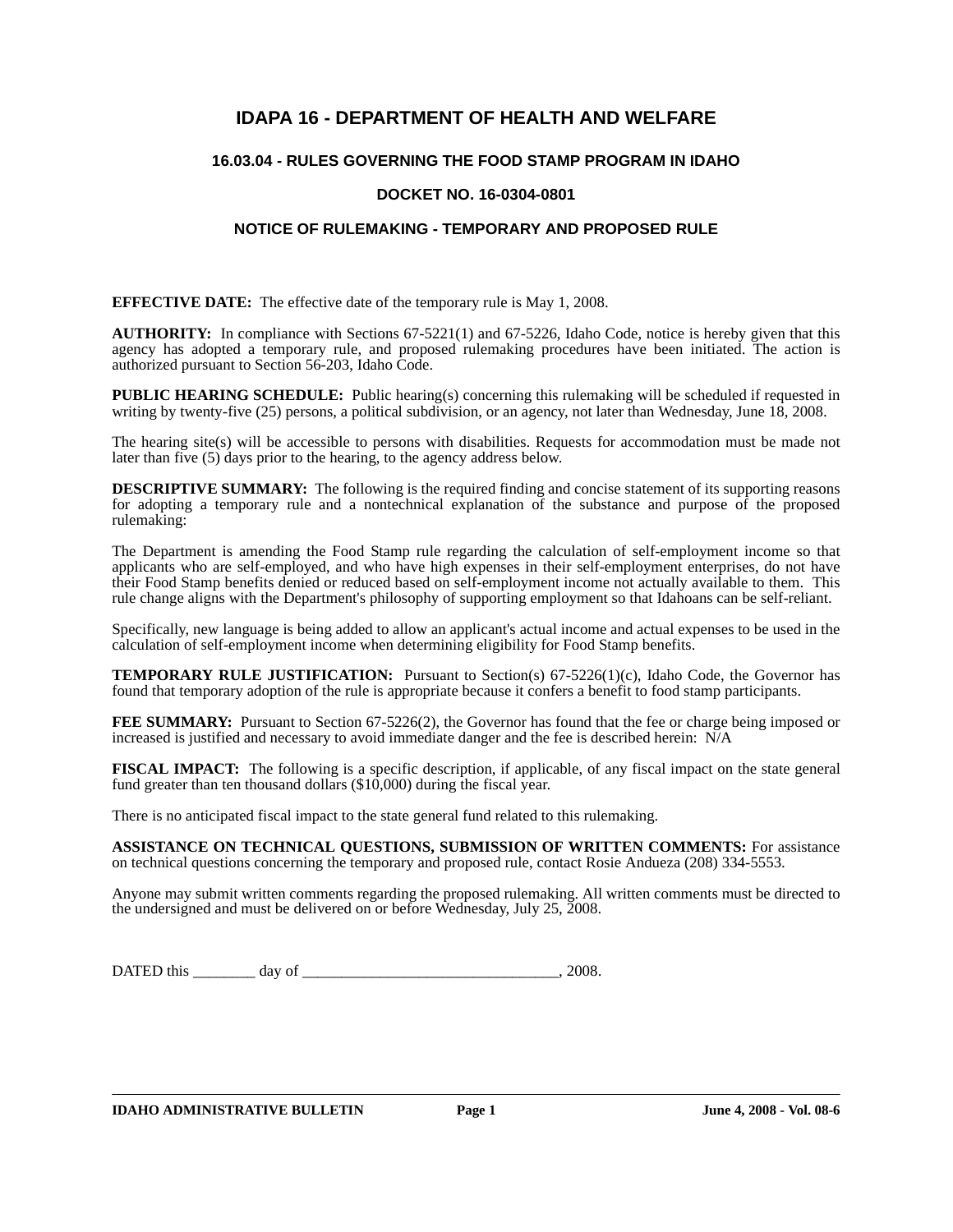Sherri Kovach Program Supervisor DHW – Administrative Procedures Section 450 West State Street - 10th Floor P.O. Box 83720 Boise, Idaho 83720-0036 (208) 334-5564 phone; (208) 334-6558 fax kovachs@dhw.idaho.gov e-mail

# **THE FOLLOWING IS THE TEXT OF DOCKET NO. 16-0304-0801**

#### **426. SELF-EMPLOYMENT INCOME.**

For the purposes of these rules, self-employment income is from a business that is a sole proprietorship. A sole proprietorship is a business owned by one (1) person. The Idaho Food Stamp Program recognizes two (2) types of self-employment businesses.<br>  $\left(3-30-07\right)\left(5-1-08\right)T$ self-employment businesses.

**01.** *Farming* **A Self-Employ***ment***ed Farmer**. *The* To be considered a self-employed farmer, a person must receive, or expect to receive, an annual gross income of one thousand dollars (\$1000) or more *to be a self-*<br> *employed farmer* earned from farming activities. (3.30.07)(5-1-08)T *employed farmer* earned from farming activities.

#### **02.** *Non-Farming* **All Other Self**-**Employment Businesses**. *All other self-employment businesses. (3-30-07)*(5-1-08)T

#### *427. COMPUTING NON-FARMING SELF-EMPLOYMENT INCOME STANDARD DEDUCTION.*

*Net self-employment income for a non-farming business is computed by subtracting fifty percent (50%) from the gross income as an allowable standard deduction from non-farming self-employment earnings. (3-30-07)*

#### **42***8***7.** *WHEN NON-FARMING* **AVERAGING SELF-EMPLOYMENT INCOME** *MUST BE AVERAGED OVER TWELVE MONTHS***.**

**01. Annual Self-Employment Income**. *Non-farming* When self-employment income*, if it* is considered annual support by the household, *must be* the Department averageds the self-employment income over a twelve (12) month period, even if: twelve  $(12)$  month period, even if:

**a.** *it* The income is received over a shorter period of time *period* than twelve (12) months; and  $(5-1-08)T$ 

**b.** *t***The household receives income from other sources in addition to self-employment.** 

*(3-30-07)*(5-1-08)T

### *429. AVERAGING SEASONAL NON-FARMING SELF-EMPLOYED INCOME.*

**02. Seasonal Self-Employment Income**. A *S*seasonally *non-farming* self-employed *households* individual receives income from self-employment during part of the year. When self-employment income is considered seasonal, the Department averages *S*self-employment income *intended to meet the household's needs* for only the part of the year *must be averaged over the period of time* the income is intended to cover.

*(3-30-07)*(5-1-08)T

# **4***30***28.** *COMPUTING NON-FARMING* **CALCULATION OF SELF-EMPLOYMENT INCOME.**

The Department *Compute non-farming* calculates self-employment income by adding *projected* monthly *earnings* income to *projected* capital gains and subtracting *the self-employment standard deduction* a deduction for expenses as determined in Subsection 428.03 of this rule. *(3-30-07)*(5-1-08)T

**01.** *Determine* **How Monthly** *Earnings* **Income is Determined**. If no income fluctuations are expected, the average monthly income amount is projected for the certification period. If past *earnings are* income

#### **IDAHO ADMINISTRATIVE BULLETIN** Page 2 June 4, 2008 - Vol. 08-6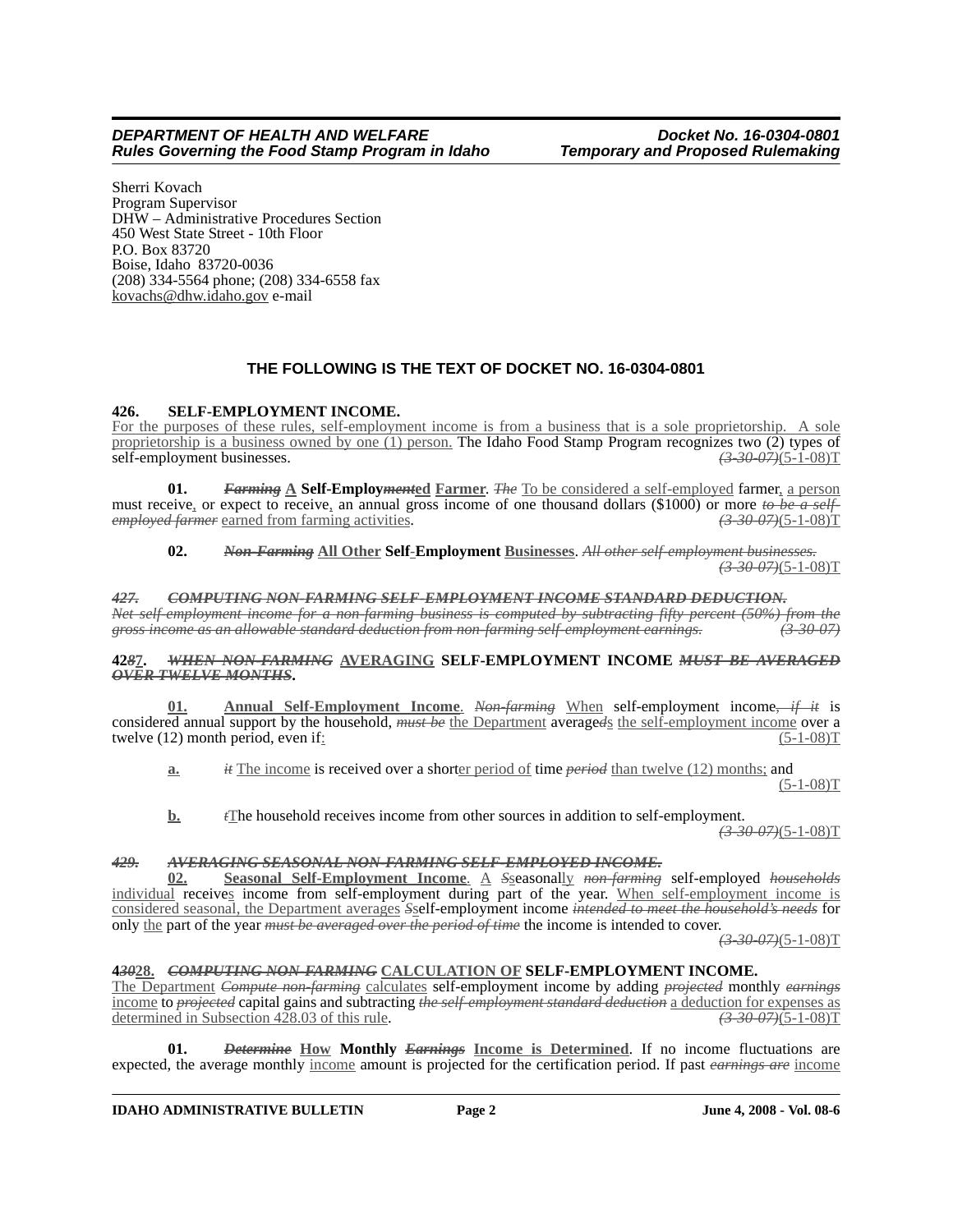does not reflect*ive of* expected future *earnings* income, *make* a proportionate adjustment is made to the expected monthly *earnings* income. *Determine the monthly earnings by the using one (1) of the following:*

*(3-30-07)*(5-1-08)T

*a. If tax returns are available, use the information on the return to determine an appropriate average monthly earnings amount. Do not assume that the tax return reflects a full twelve (12) months of self-employment. (3-30-07)*

*b. If no tax return is available, the self-employment income is averaged over the period of time the enterprise has been in operation, (3-30-07)*

**02.** *Add Monthly* **Capital Gains Income**. Capital gains include profit from the sale or transfer of capital assets used in self-employment. The Department *C*calculates capital gains using the federal income tax method. *Determine i*If the household expects to receive any capital gains income from self-employment assets during the certification period*.*, *Add* this amount is added to the monthly *earnings* income, as determined in Subsection 4*30*28.01 of *these* this rule*s*, to determine the gross monthly income. *(3-30-07)*(5-1-08)T

**03.** *Subtract Non-Farming* **Self-Employment** *Standard* **Expense Deduction**. The Department uses the standard self-employment deduction in Subsection 428.03.a. of this rule, unless the applicant claims that his actual allowable expenses exceed the standard deduction and provides proof of the expenses as described in Subsection  $428.03.b.$  of this rule. (5-1-08)T

**a.** *Subtract fifty percent (50%) of the gross monthly income as a* The self-employment standard deduction is determined by subtracting fifty percent (50%) of the gross monthly self-employment income as determined in Subsections 428.01 and 428.02 of this rule*. This is the projected non-farming self-employment monthly income.*; or *(3-30-07)*(5-1-08)T

**b.** The self-employment actual expense deduction is determined by subtracting the actual allowable is from the gross monthly self-employment income.  $(5-1-08)T$ expenses from the gross monthly self-employment income.

#### *431. COMPUTING FARMING SELF-EMPLOYMENT INCOME.*

*For farming self-employment, compute net income by subtracting allowable expenses from the gross income as follows in Subsections 431.01 through 431.04 of these rules. (3-30-07)*

*01. Determine Monthly Earnings. If no income fluctuations are expected, the average monthly amount is projected for the certification period. If past earnings are not reflective of expected future earnings, make a proportionate adjustment to the expected monthly earnings. Determine the monthly earnings by using one (1) of the following: (3-30-07)*

*a. If tax returns are available, use the information on the return to determine an appropriate average monthly earnings amount. Do not assume that the tax return reflects a full twelve (12) months of farming selfemployment. (3-30-07)*

*b. If no tax return is available, the farming self-employment income is averaged over the period of time the enterprise has been in operation, (3-30-07)*

*02. Add Monthly Capital Gains Income. Capital gains include profit from the sale or transfer of capital assets used in self-employment. Calculate capital gains using the federal income tax method. Determine if the household expects to receive any capital gains income from farming self-employment assets during the certification period. Add this amount to the monthly earnings as determined in Subsection 431.01 of these rules to determine the gross monthly income. (3-30-07)*

*03. Subtract Allowable Expenses. Subtract any allowable expenses for farming self-employment, except those listed in Subsection 431.04 of these rules for expenses that are not allowed. This is the projected farming self-employment monthly income. (3-30-07)*

*04. Costs Not Allowed for Farming Self-Employment Expenses.* The following items are not